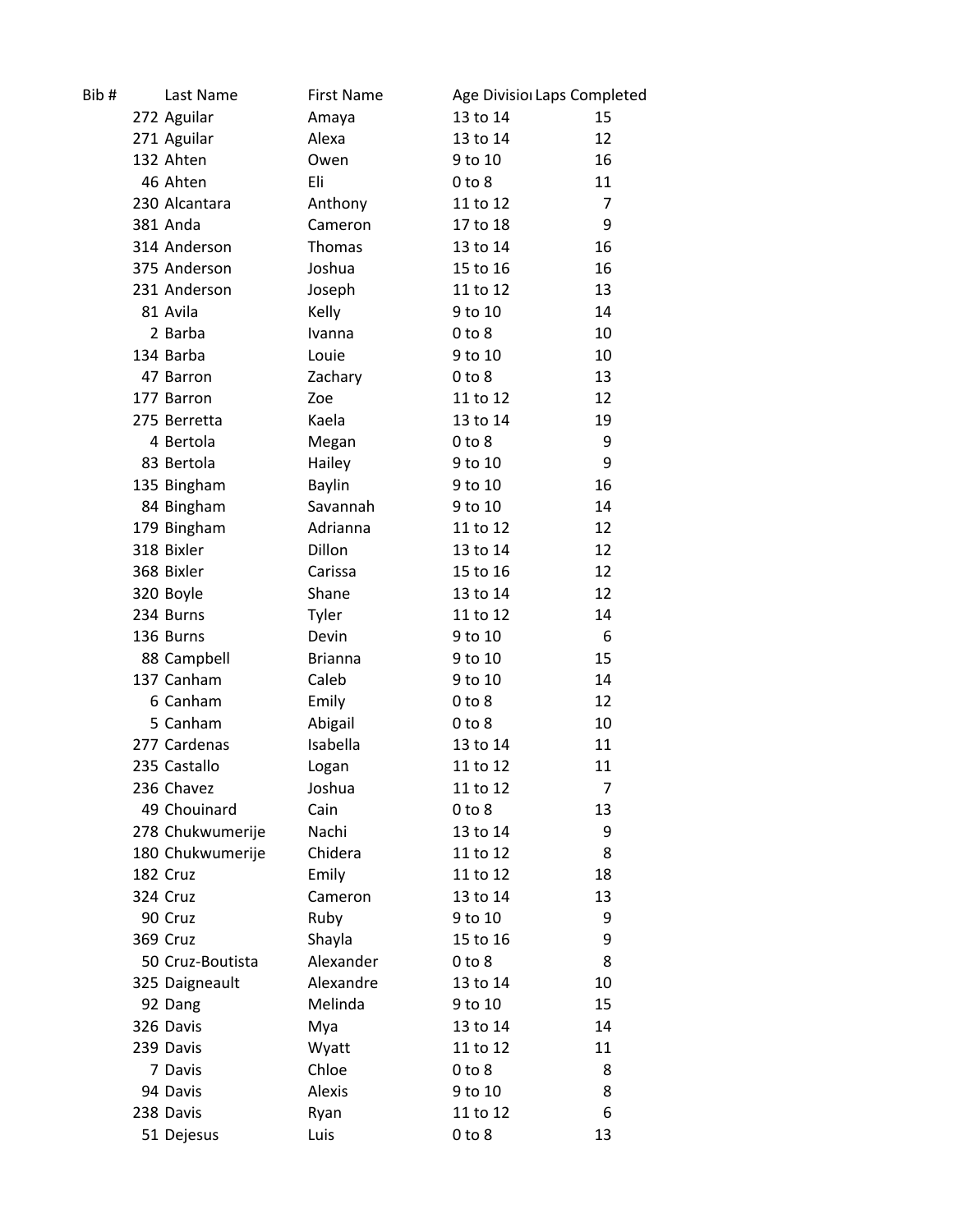| Bib# |           | Last Name       | <b>First Name</b> | Age Divisio Laps Completed |                |
|------|-----------|-----------------|-------------------|----------------------------|----------------|
|      |           | 184 Del Villar  | Isabella          | 11 to 12                   | 15             |
|      |           | 8 Dobbs         | Leiani            | $0$ to $8$                 | 10             |
|      |           | 9 Du            | Alana             | $0$ to $8$                 | 8              |
|      |           | 185 Duarte      | Isabella          | 11 to 12                   | 16             |
|      |           | 376 Duarte      | Joshua            | 15 to 16                   | 15             |
|      |           | 327 Duarte      | Isaiah            | 13 to 14                   | 14             |
|      |           | 139 Eldridge    | Luke              | 9 to 10                    | 11             |
|      |           | 186 Ellerbrock  | Rheanna           | 11 to 12                   | 14             |
|      | 328 Ellis |                 | Cory              | 13 to 14                   | 18             |
|      |           | 187 Fernandez   | Reagan            | 11 to 12                   | 12             |
|      |           | 10 Fernandez    | Scarlett          | $0$ to $8$                 | 10             |
|      |           | 283 Fisher      | Kaitlyn           | 13 to 14                   | 10             |
|      |           | 284 Fitzpatrick | Alma              | 13 to 14                   | 8              |
|      |           | 189 Fitzpatrick | Sophia            | 11 to 12                   | $\overline{7}$ |
|      |           | 241 Fletcher    | Benjamin          | 11 to 12                   | 11             |
|      |           | 11 Fletcher     | Elizabeth         | $0$ to $8$                 | 6              |
|      |           | 329 Flores      | David             | 13 to 14                   | 19             |
|      |           | 52 Flores       | Noah              | $0$ to $8$                 | 16             |
|      |           | 190 Fredericks  | Hannah            | 11 to 12                   | 18             |
|      |           | 54 Fredericks   | Caleb             | $0$ to $8$                 | 15             |
|      |           | 141 Fredericks  | Jacob             | 9 to 10                    | 14             |
|      |           | 330 Fredericks  | John              | 13 to 14                   | 11             |
|      |           | 285 Frye        | Sienna            | 13 to 14                   | 19             |
|      |           | 142 Fujii       | Glenn             | 9 to 10                    | 11             |
|      |           | 191 Fusano      | Angelina          | 11 to 12                   | 8              |
|      |           | 331 Gallardo    | <b>Blake</b>      | 13 to 14                   | 19             |
|      |           | 242 Gallardo    | <b>Brady</b>      | 11 to 12                   | 17             |
|      |           | 286 Gannon      | Sophia            | 13 to 14                   | 12             |
|      |           | 143 George      | <b>Dre</b>        | 9 to 10                    | 10             |
|      |           | 95 Getzelman    | Natasha           | 9 to 10                    | 9              |
|      |           | 243 Giarrizzo   | Cameron           | 11 to 12                   | 8              |
|      |           | 244 Giarrizzo   | Matthew           | 11 to 12                   | 6              |
|      |           | 12 Giem         | Allison           | $0$ to $8$                 | 9              |
|      |           | 55 Givens       | <b>Brennan</b>    | $0$ to $8$                 | 15             |
|      |           | 13 Givens       | Faith             | $0$ to $8$                 | 8              |
|      |           | 144 Glaess      | Grant             | 9 to 10                    | 12             |
|      |           | 192 Godycki     | Shaya             | 11 to 12                   | 8              |
|      |           | 56 Godycki      | Joshua            | $0$ to $8$                 | 5              |
|      |           | 14 Gomez        | Emily             | $0$ to $8$                 | 8              |
|      |           | 289 Goodman     | Aluna             | 13 to 14                   | 9              |
|      |           | 290 Grande      | Alexandra         | 13 to 14                   | 9              |
|      |           | 16 Greene       | Arielle           | $0$ to $8$                 | 11             |
|      |           | 97 Grossman     | Kamryn            | 9 to 10                    | 20             |
|      |           | 145 Grossman    | Derek             | 9 to 10                    | 14             |
|      |           | 291 Harrison    | Hailey            | 13 to 14                   | 11             |
|      |           | 58 Harrison     | Owen              | $0$ to $8$                 | 8              |
|      |           | 98 Harrison     | Makenna           | 9 to 10                    | 8              |
|      |           | 99 Harrison     | Reagan            | 9 to 10                    | 8              |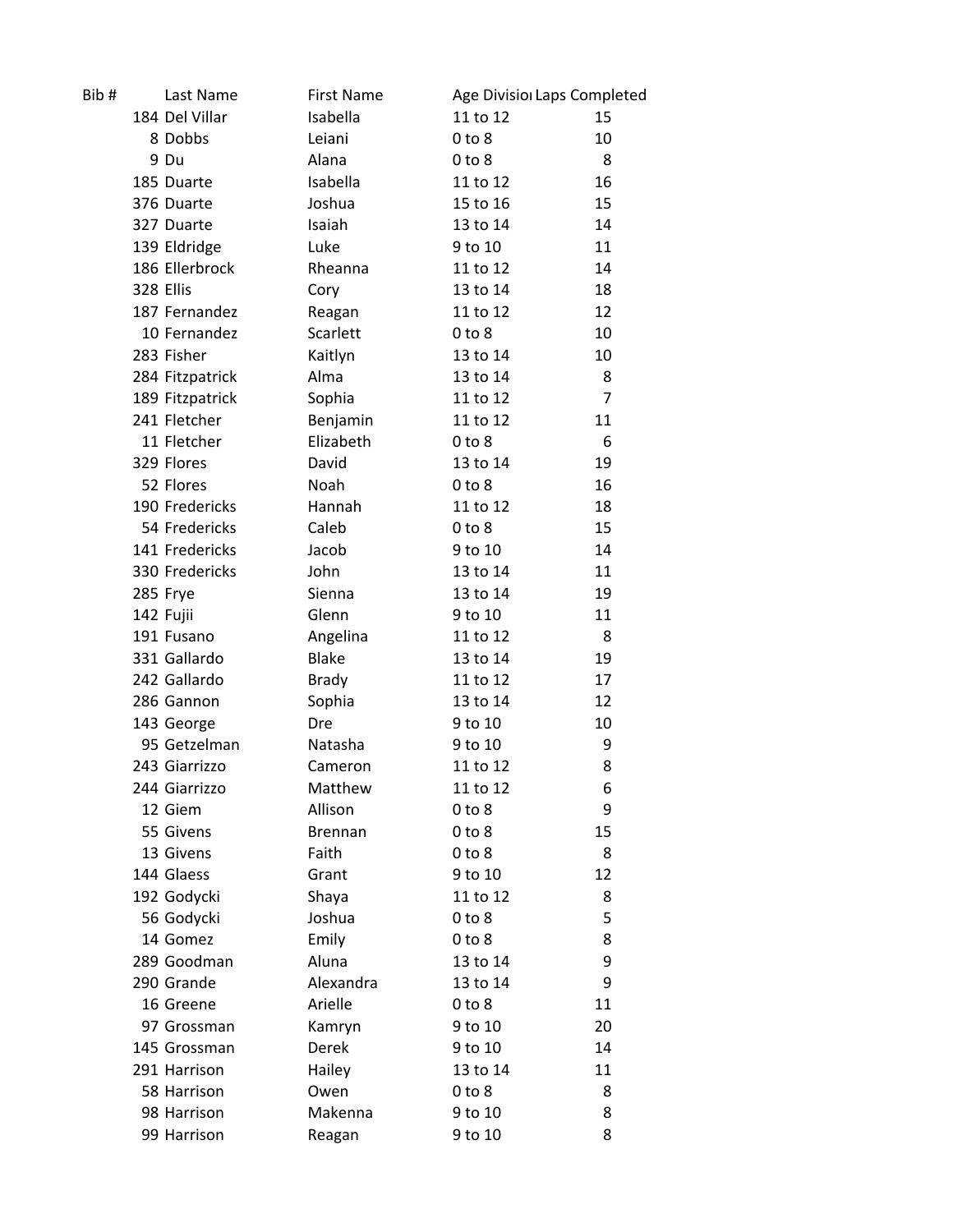| Bib# | Last Name        | <b>First Name</b> | Age Divisio Laps Completed |                |
|------|------------------|-------------------|----------------------------|----------------|
|      | 146 Haugen       | Samuel            | 9 to 10                    | 11             |
|      | 147 Hawkins      | Michael           | 9 to 10                    | 12             |
|      | 335 Hawkins      | Christopher       | 13 to 14                   | 10             |
|      | 59 Hill          | Robert            | $0$ to $8$                 | 9              |
|      | 149 Holloway     | Elias             | 9 to 10                    | 9              |
|      | 194 Honeycutt    | Trinity           | 11 to 12                   | 10             |
|      | 150 Hudson       | Dylan             | 9 to 10                    | 16             |
|      | 101 Humphries    | Meagan            | 9 to 10                    | $\overline{7}$ |
|      | 247 Hunter       | Jacob             | 11 to 12                   | 14             |
|      | 151 Jacobs       | Nabeel            | 9 to 10                    | 14             |
|      | 292 James        | Montana           | 13 to 14                   | 12             |
|      | 293 Jenneman     | Jennifer          | 13 to 14                   | 9              |
|      | 102 Johnson      | Ashley            | 9 to 10                    | 8              |
|      | 152 Jordan       | Andrew            | 9 to 10                    | 10             |
|      | 249 Jordan       | Vincent           | 11 to 12                   | 10             |
|      | 19 Kateb         | Nora              | $0$ to $8$                 | 8              |
|      | 103 Knudson      | Grace             | 9 to 10                    | 15             |
|      | 198 Leatherberry | Charlee           | 11 to 12                   | 14             |
|      | 201 Littlejohns  | Abbey             | 11 to 12                   | 15             |
|      | 104 Littlejohns  | Jolie             | 9 to 10                    | 12             |
|      | 339 Lopez        | Cristian          | 13 to 14                   | 19             |
|      | 202 Lucia        | Aubrielle         | 11 to 12                   | 13             |
|      | 252 Madison      | Gabriel           | 11 to 12                   | 17             |
|      | 105 Madison      | Kalista           | 9 to 10                    | 16             |
|      | 340 Maekawa      | <b>Nicholas</b>   | 13 to 14                   | 14             |
|      | 253 Maekawa      | Jack              | 11 to 12                   | 11             |
|      | 341 Mahaluf      | Martin            | 13 to 14                   | 13             |
|      | 203 Manskar      | Taylor            | 11 to 12                   | 13             |
|      | 106 Manskar      | <b>Brooke</b>     | 9 to 10                    | 10             |
|      | 62 Manskar       | <b>Brennan</b>    | $0$ to $8$                 | 9              |
|      | 156 Marin        | Nathaniel         | 9 to 10                    | 13             |
|      | 294 Martin       | Carmen            | 13 to 14                   | 8              |
|      | 63 Martin        | Julian            | $0$ to $8$                 | 5              |
|      | 295 Maycott      | Ashley            | 13 to 14                   | 13             |
|      | 343 Mcdonald     | Alec              | 13 to 14                   | 12             |
|      | 254 Mcdonald     | Ryan              | 11 to 12                   | 8              |
|      | 157 Mcdonald     | Sean              | 9 to 10                    | 6              |
|      | 205 Mckinley     | Marissa           | 11 to 12                   | 12             |
|      | 107 Meza         | Isabella          | 9 to 10                    | 12             |
|      | 344 Miller       | Robbie            | 13 to 14                   | 16             |
|      | 255 Miller       | Austin            | 11 to 12                   | 14             |
|      | 64 Milne         | Cayden            | $0$ to $8$                 | 11             |
|      | 206 Ming         | Grace             | 11 to 12                   | 10             |
|      | 345 Mondragon    | Joey              | 13 to 14                   | 10             |
|      | 256 Monjoy       | Eric              | 11 to 12                   | 13             |
|      | 108 Monjoy       | Caterina          | 9 to 10                    | 12             |
|      | 21 Morgan        | Grace             | $0$ to $8$                 | 12             |
|      | 159 Morgan       | Preston           | 9 to 10                    | 11             |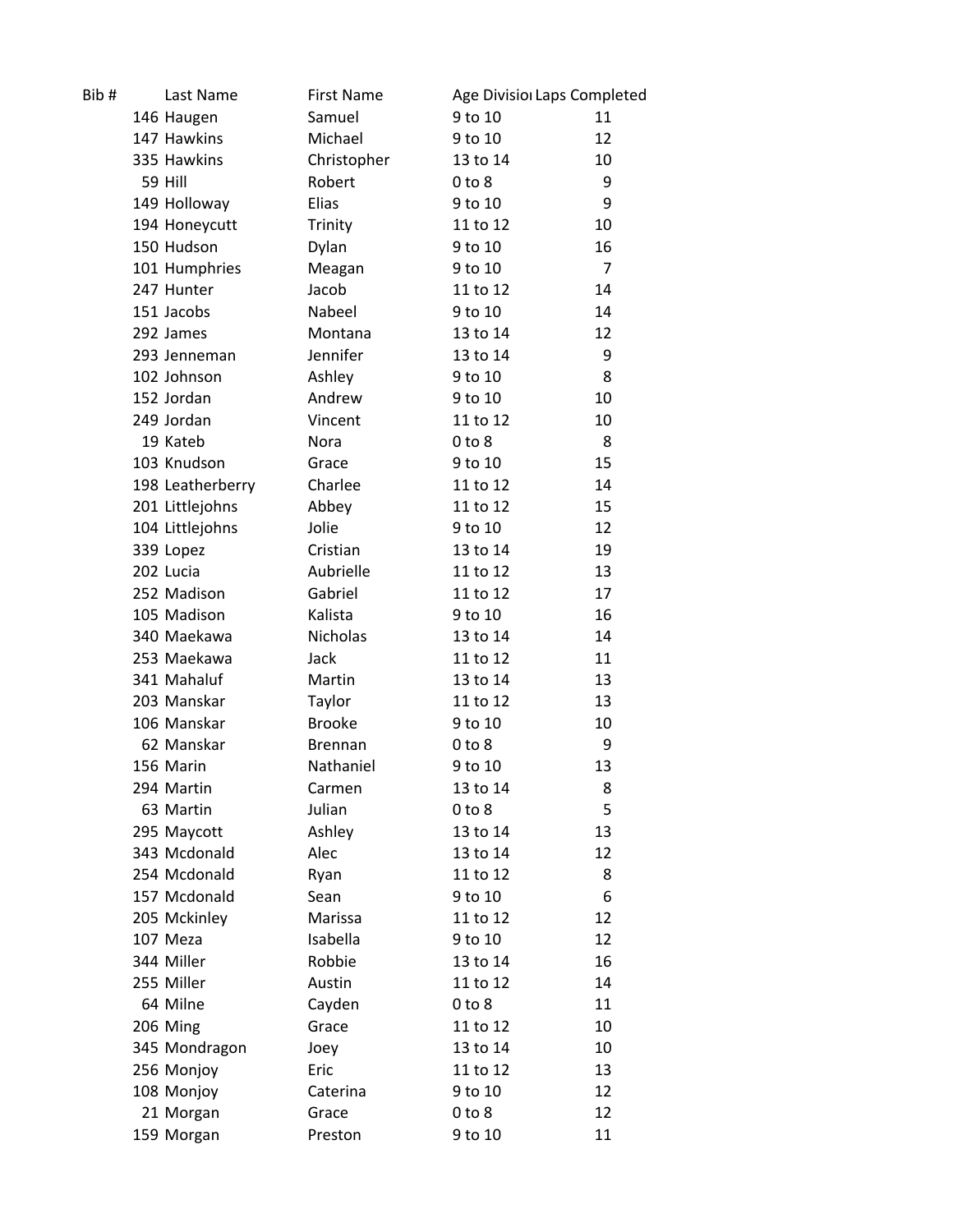| Bib#   | Last Name      | <b>First Name</b> | Age Divisior Laps Completed |                |
|--------|----------------|-------------------|-----------------------------|----------------|
|        | 347 Munoz      | Alex              | 13 to 14                    | 10             |
|        | 207 Nakazawa   | Joy               | 11 to 12                    | 14             |
|        | 297 Nakazawa   | Miya              | 13 to 14                    | 14             |
| 348 Ng |                | Timothy           | 13 to 14                    | 20             |
| 258 Ng |                | Joseph            | 11 to 12                    | 14             |
|        | 22 Ng          | Rebecca           | $0$ to $8$                  | $\overline{2}$ |
|        | 349 Nilson     | Tyler             | 13 to 14                    | 20             |
|        | 259 Nilson     | Alex              | 11 to 12                    | 18             |
|        | 160 Nilson     | <b>Bradley</b>    | 9 to 10                     | 14             |
|        | 65 Nilson      | Daniel            | $0$ to $8$                  | 11             |
|        | 261 O'sullivan | Kyle              | 11 to 12                    | 10             |
|        | 26 O'sullivan  | Jenna             | $0$ to $8$                  | 9              |
|        | 23 Ogbu        | Valerie           | $0$ to $8$                  | 7              |
|        | 28 Pascarelli  | Violet            | $0$ to $8$                  | 9              |
|        | 111 Pascarelli | Stella            | 9 to 10                     | 8              |
|        | 27 Pascarelli  | Ruby              | $0$ to $8$                  | 6              |
|        | 112 Perkins    | Milan             | 9 to 10                     | 7              |
|        | 300 Perkins    | Asia              | 13 to 14                    | 5              |
|        | 351 Peters     | Mason             | 13 to 14                    | 12             |
|        | 302 Prieto     | Kayla             | 13 to 14                    | 15             |
|        | 210 Prieto     | Kasey             | 11 to 12                    | 10             |
|        | 353 Provens    | Xavier            | 13 to 14                    | 12             |
|        | 68 Provens     | Gideon            | $0$ to $8$                  | 10             |
|        | 212 Qiqieh     | Maya              | 11 to 12                    | 8              |
|        | 303 Ramirez    | Priscilla         | 13 to 14                    | 9              |
|        | 304 Rasplicka  | Kylie             | 13 to 14                    | 15             |
|        | 213 Rasplicka  | Ashley            | 11 to 12                    | 13             |
|        | 30 Rasplicka   | Holly             | $0$ to $8$                  | 8              |
|        | 113 Reyes      | Jasmine           | 9 to 10                     | 11             |
|        | 264 Rodin      | Liam              | 11 to 12                    | 16             |
|        | 214 Rodin      | Hailey            | 11 to 12                    | 14             |
|        | 306 Rodin      | Alyssa            | 13 to 14                    | 14             |
|        | 163 Rodriguez  | Jacob             | 9 to 10                     | 13             |
|        | 31 Roggentien  | Emma              | $0$ to $8$                  | 8              |
|        | 354 Romine     | Hunter            | 13 to 14                    | 17             |
|        | 70 Romine      | Caleb             | $0$ to $8$                  | $\overline{7}$ |
|        | 355 Roth       | Carter            | 13 to 14                    | 15             |
|        | 215 Roth       | Katy              | 11 to 12                    | 7              |
|        | 72 Roth        | Jack              | $0$ to $8$                  | 6              |
|        | 165 Ruiz       | Daniel            | 9 to 10                     | 15             |
|        | 356 Rush       | Daniel            | 13 to 14                    | 18             |
|        | 217 Sanders    | <b>Brook</b>      | 11 to 12                    | 6              |
|        | 219 Schauble   | Kelsey            | 11 to 12                    | 16             |
|        | 308 Schauble   | Shelbi            | 13 to 14                    | 12             |
|        | 220 Schauble   | Kendall           | 11 to 12                    | 9              |
|        | 357 Serrano    | Kobe              | 13 to 14                    | 18             |
|        | 34 Shepard     | Lily              | $0$ to $8$                  | 7              |
|        | 310 Sherwood   | Delaney           | 13 to 14                    | 10             |